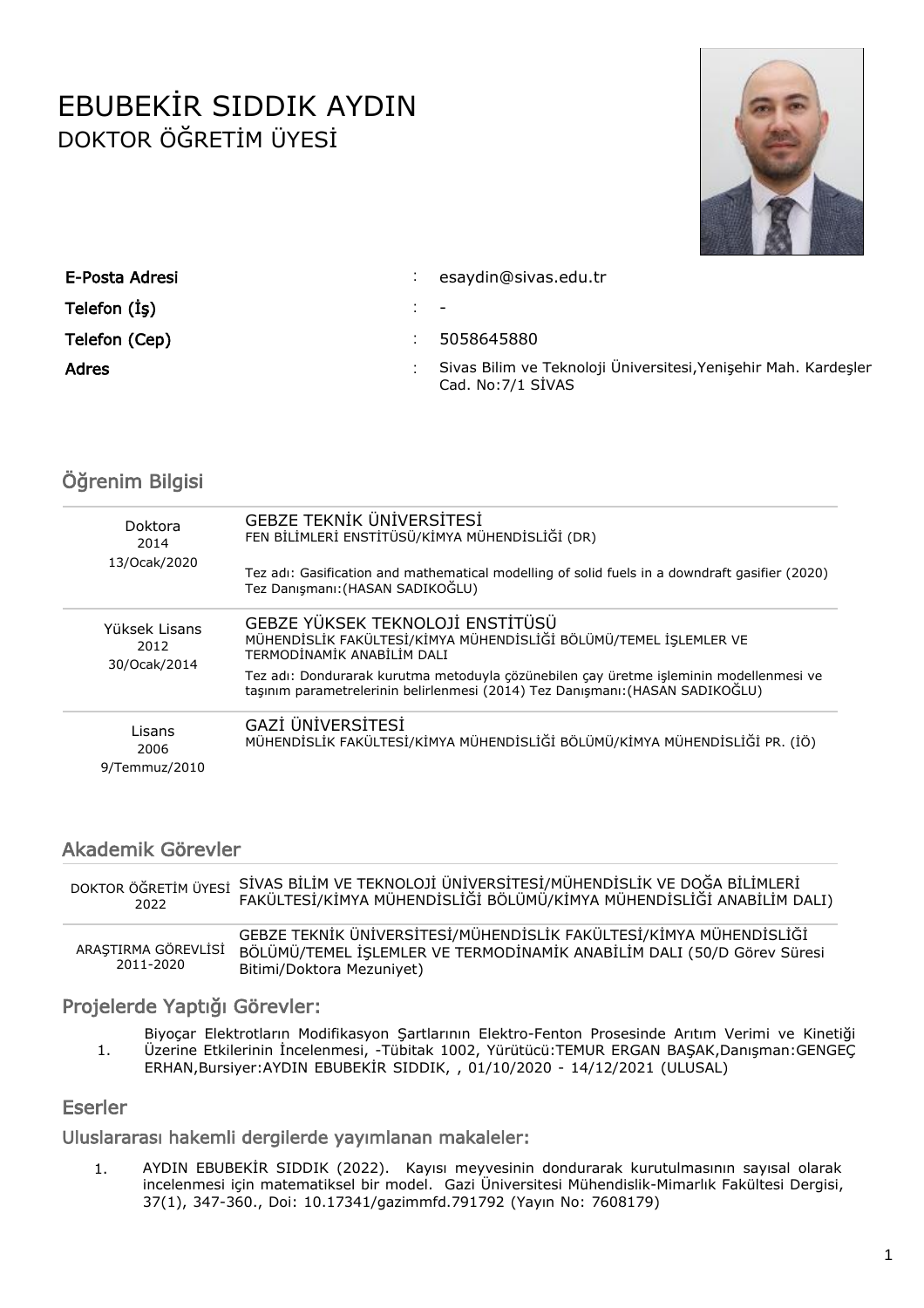Uluslararası hakemli dergilerde yayımlanan makaleler:

- 2. AYDIN EBUBEKİR SIDDIK,YÜCEL ÖZGÜN,SADIKOĞLU HASAN (2019). Comparison of the different artificial neural networks in prediction of biomass gasification products. International Journal of Energy Research, 43(11), 5992-6003., Doi: 10.1002/er.4682 (Yayın No: 5640249)
- 3. AYDIN EBUBEKİR SIDDIK,YÜCEL ÖZGÜN,SADIKOĞLU HASAN (2019). Experimental study on hydrogen-rich syngas production via gasification of pine cone particles and wood pellets in a fixed bed downdraft gasifier. International Journal of Hydrogen Energy, 44(32), 17389-17396., Doi: 10.1016/j.ijhydene.2019.02.175 (Yayın No: 5640243)
- 4. AYDIN EBUBEKİR SIDDIK,YÜCEL ÖZGÜN,SADIKOĞLU HASAN (2018). Numerical and experimental investigation of hydrogen-rich syngas production via biomass gasification. International Journal of Hydrogen Energy, 2(43), 1105-1115. (Yayın No: 3847582)
- 5. AYDIN EBUBEKİR SIDDIK,YÜCEL ÖZGÜN,SADIKOĞLU HASAN (2017). Development of a semiempirical equilibrium model for downdraft gasification systems. Energy, 130, 86-98., Doi: 10.1016/j.energy.2017.04.132 (Yayın No: 3626632)
- 6. AYDIN EBUBEKİR SIDDIK,YÜCEL ÖZGÜN,SADIKOĞLU HASAN (2017). Modelling and simulation of a moving interface problem: freeze drying of black tea extract. Heat and Mass Transfer, 53(6), 2143-2154., Doi: 10.1007/s00231-017-1974-y (Yayın No: 3626626)

#### B. Uluslararası bilimsel toplantılarda sunulan ve bildiri kitaplarında (proceedings) basılan bildiriler :

- YÜCEL ÖZGÜN,AYDIN EBUBEKİR SIDDIK (2020). Thermodynamic analysis of high purity hydrogen production by a sorption-enhanced steam methane reforming. 2. International Eurasian Conference on Science, Engineering and Technology (Özet Bildiri/Sözlü Sunum)(Yayın No:6536180) 1.
- von Berg Lukas,DOĞAN CEVDET,AYDIN EBUBEKİR SIDDIK,Retschitzegger Stefan,Scharler Robert,AncaCouce Andres (2019). Catalytic tar reforming with sewage sludge char of a producer gas from fluidized bed co-gasification of sewage sludge and wood. 27 th European Biomass Conference and Exhibition, Lisbon, Portugal. (Tam Metin Bildiri/Sözlü Sunum)(Yayın No:5640296) 2.
- AYDIN EBUBEKİR SIDDIK,SADIKOĞLU HASAN,YÜCEL ÖZGÜN (2017). Numerical solution of the freeze drying of black tea extract with orthogonal collocation method. International Congress on Fundamental and Applied Sciences, 24 (Özet Bildiri/Sözlü Sunum)(Yayın No:3626661) 3.
- SADIKOĞLU HASAN,AYDIN EBUBEKİR SIDDIK,YÜCEL ÖZGÜN (2017). Analytical solution to countercurrent diffusion problem wıth dynamic boundary conditions. International Congress on Fundamental and Applied Sciences, 23 (Özet Bildiri/Sözlü Sunum)(Yayın No:3626659) 4.
- KASAPOĞLU ÇALIK MELTEM,AYDIN EBUBEKİR SIDDIK,ÖZDEMİR MURAT (2017). Optimization of synthesis conditions of poly(N-isopropylacrylamide) based nanocomposite hydrogels by Taguchi method. 3rd International Conference on Engineering and Natural Sciences, 695 (Özet Bildiri/Poster)(Yayın No:3626658) 5.
- AYDIN EBUBEKİR SIDDIK,YÜCEL ÖZGÜN,SADIKOĞLU HASAN (2017). A modeling approach to determine the relationship between gasification parameters and hydrogen production. 3rd International Conference on Engineering and Natural Sciences, 576 (Özet Bildiri/Poster)(Yayın No:3626646) 6.
- AYDIN EBUBEKİR SIDDIK,KASAPOĞLU ÇALIK MELTEM,YÜCEL ÖZGÜN,SADIKOĞLU HASAN (2017). Proximate analysis of torrefied and pyrolyzed wood pellets using ft-nir spectroscopy. 3rd International Conference on Engineering and Natural Sciences, 705 (Özet Bildiri/Poster)(Yayın No:3626652) 7.
- AYDIN EBUBEKİR SIDDIK,YÜCEL ÖZGÜN,SADIKOĞLU HASAN (2016). Numerical investigation of fixed bed downdraft woody biomass gasification. 8th International Exergy, Energy and Environment Symposium, 667-671. (Tam Metin Bildiri/)(Yayın No:3028403) 8.
- YÜCEL ÖZGÜN,AYDIN EBUBEKİR SIDDIK,HASTAOĞLU MEHMET ALAİTTİN (2016). Experimental and modelling studies on gasification of wood pellet in a throated downdraft gasifier. 8th International Exergy, Energy and Environment Symposium (Tam Metin Bildiri/Sözlü Sunum)(Yayın No:3028566) 9.
- AYDIN EBUBEKİR SIDDIK,SADIKOĞLU HASAN (2013). Freeze Drying of Instant Tea and Determination of Effective Parameters. 1st International Porous and Powder Materials Symposium and Exhibition (/)(Yayın No:477324) 10.
- AYDIN EBUBEKİR SIDDIK,SADIKOĞLU HASAN (2013). Effect of Operational Parameters on Spray Freeze Drying. 44th World Chemistry Congress (/)(Yayın No:477173) 11.
- C. Yazılan ulusal/uluslararası kitaplar veya kitaplardaki bölümler: C2. Yazılan ulusal/uluslararası kitaplardaki bölümler: